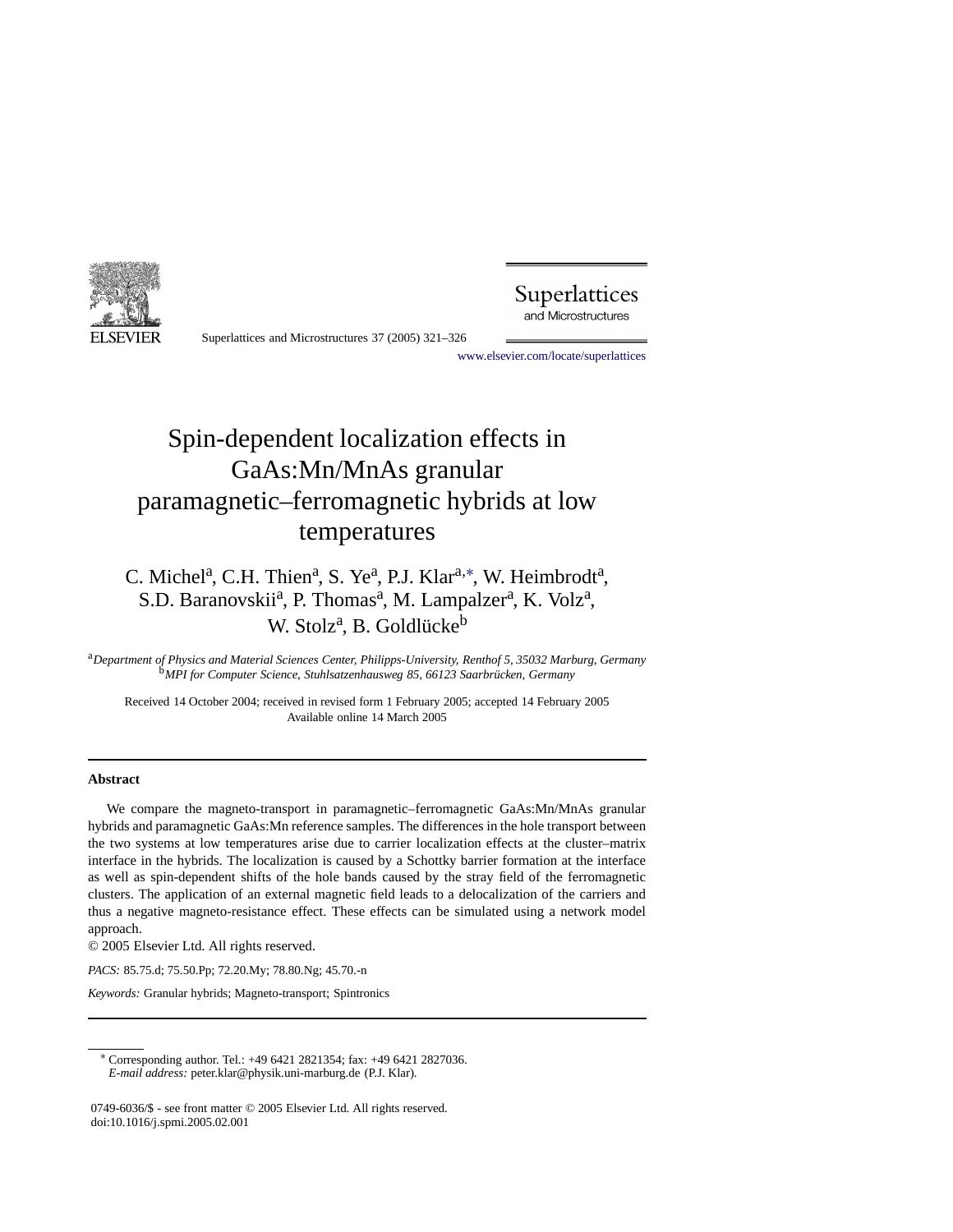# **1. Introduction**

Paramagnetic–ferromagnetic granular hybrid structures (such as a paramagnetic GaAs:Mn matrix with ferromagnetic MnAs clusters) exhibit very pronounced magnetoresistance (MR) effects which differ considerably from those observed in the paramagnetic matrix alone or from those in diamagnetic–ferromagnetic granular hybrids. However, the MR behavior of GaAs:Mn/MnAs granular hybrids grown by different methods (i.e., metal-organic vapor-phase epitaxy [\[1\]](#page-4-0), ion implantation of Mn into LT GaAs and subsequent annealing [\[2\]](#page-4-1), or molecular beam epitaxy followed by thermal annealing [\[3\]](#page-4-2)) is independent of the growth method employed. Therefore, the temperature dependence of the MR effect appears to be an intrinsic feature of the GaAs:Mn/MnAs hybrid system. A dominant negative MR effect at low temperatures  $T < 50$  K as well as a dominant strong positive MR effect in an intermediate temperature regime  $50 < T < 200$  K are commonly observed and can be related to a spin-dependent interplay of the paramagnetic GaAs:Mn matrix and ferromagnetic MnAs clusters [\[4\]](#page-5-0). Here, we will present first steps towards the modelling of the negative MR effects observed at low temperatures. The model is an extension of a network model which was used previously for describing MR effects in paramagnetic dilute magnetic semiconductor alloys (without ferromagnetic inclusions) [\[5\]](#page-5-1).

# **2. Results and discussion**

The inset of [Fig. 1](#page-2-0) is a transmission electron microscope (TEM) image of a GaAs:Mn/MnAs hybrid. The ferromagnetic MnAs clusters are embedded almost dislocation-free into the paramagnetic GaAs:Mn matrix. The average Mn concentration in the matrix is about  $0.5\%$ . The *c*-axis of the hexagonal MnAs is oriented along the  $\langle 111 \rangle$ directions of the zincblende matrix. The basal plane of the clusters is the easy plane of the magnetization [\[1](#page-4-0)[,6\]](#page-5-2). The majority carriers are holes in the hybrids as well as in the GaAs:Mn reference sample.

[Fig. 1](#page-2-0) also depicts a comparison of typical magneto-transport results of paramagnetic GaAs:Mn and paramagnetic–ferromagnetic granular GaAs:Mn/MnAs hybrids. Clear differences can be observed in the temperature dependence of the resistivity. At low temperatures (below 100 K), the resistivity of the hybrids is much bigger than that of the paramagnetic GaAs:Mn reference whereas at higher temperatures the resistivities are comparable. Furthermore, the MR behavior (which is defined as MR =  $(\rho_0 - \rho(H))/\rho_0$ where  $\rho_0 = \rho(H = 0)$ ) is different for the two types of samples. At low temperatures, the MR effects are negative in both cases, but differ in curvature, i.e., the curvature is negative for the hybrids and positive for the paramagnetic GaAs:Mn alloy. In particular, the strong increase of the resistivity of the hybrids at low temperatures is an indication for a trapping of the holes. The strong localization of the holes at low temperatures is due to the MnAs clusters. On the one hand, a band bending (Schottky barrier) can occur at the interface between the metallic or semimetallic cluster and the semiconducting matrix material due to the establishment of a single Fermi level within the hybrid. On the other hand, even at  $H_{\text{ext}} = 0$  T, the magnetic field is not zero in the paramagnetic matrix due to the presence of the ferromagnetic clusters. Already an estimation of the dipolar field of a cluster yields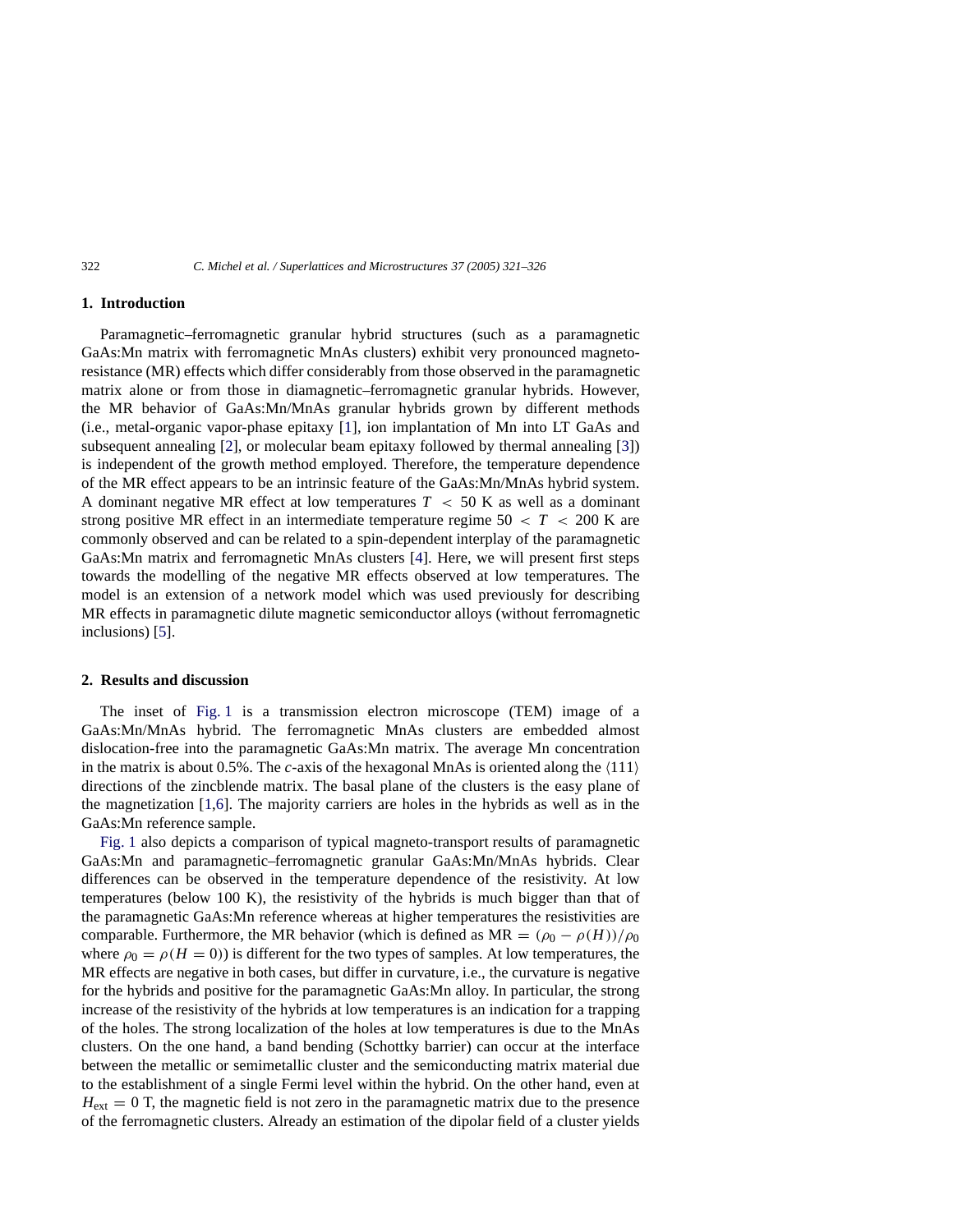<span id="page-2-0"></span>

Fig. 1. Left: Temperature dependence of the resistance of paramagnetic GaAs:Mn and GaAs:Mn/MnAs hybrids. Inset: TEM image of the MnAs clusters in a GaAs:Mn matrix. Right: MR curves at various temperatures for GaAs:Mn/MnAs hybrids (top) and GaAs:Mn (bottom).

magnetic fields of about 1 T at the surface of the clusters. At low temperatures, this is almost sufficient to saturate the giant Zeeman splitting in the paramagnetic matrix close to the surface, i.e., lower the energy for one kind of heavy holes by  $\left|\frac{5}{4}N_0\beta x\right|$ . Choosing  $|N_0\beta| = 2.5$  eV and assuming  $x \approx 0.005$  gives a trap depth at saturation of about 15 meV. The holes of one spin orientation are trapped at the cluster interface at low temperatures due to the local giant Zeeman splitting (left top image of [Fig. 2\)](#page-3-0). In an applied external field *H*ext the giant Zeeman splitting (which saturates at high fields) occurs throughout the entire paramagnetic GaAs:Mn matrix and releases the trapped holes (left bottom image of [Fig. 2\)](#page-3-0) leading to a negative MR effect. With increasing temperature, the magnetic field at the cluster surface of about 1 T is no longer sufficient to saturate the giant Zeeman splitting, and the trap depth will decrease following the Brillouin function. In addition, the thermal energy of the holes  $k_B T$  will increase. Therefore, this negative MR effect will disappear with increasing temperature.

A first quantitative insight can be gained by performing calculations using an extension of the network model developed previously for describing MR effects in paramagnetic wide-gap dilute magnetic semiconductors such as GaAs:Mn [\[5\]](#page-5-1). At this stage of the investigation, a single MnAs cluster is centered in a  $25 \times 25$  network of cubic cells. Its size comprises 10% of the total system. The cells representing the metallic cluster have a much lower resistance than the average cell of the semiconducting GaAs:Mn matrix. For numerical reasons, we assume an average Mn concentration of 3% in all calculations. The resistivities of the hole bands in the matrix cells are basically calculated as in the case without clusters. The effects of the clusters on the matrix cells are added as follows. The local band bending in the matrix near the cluster arises from the formation of a (spin and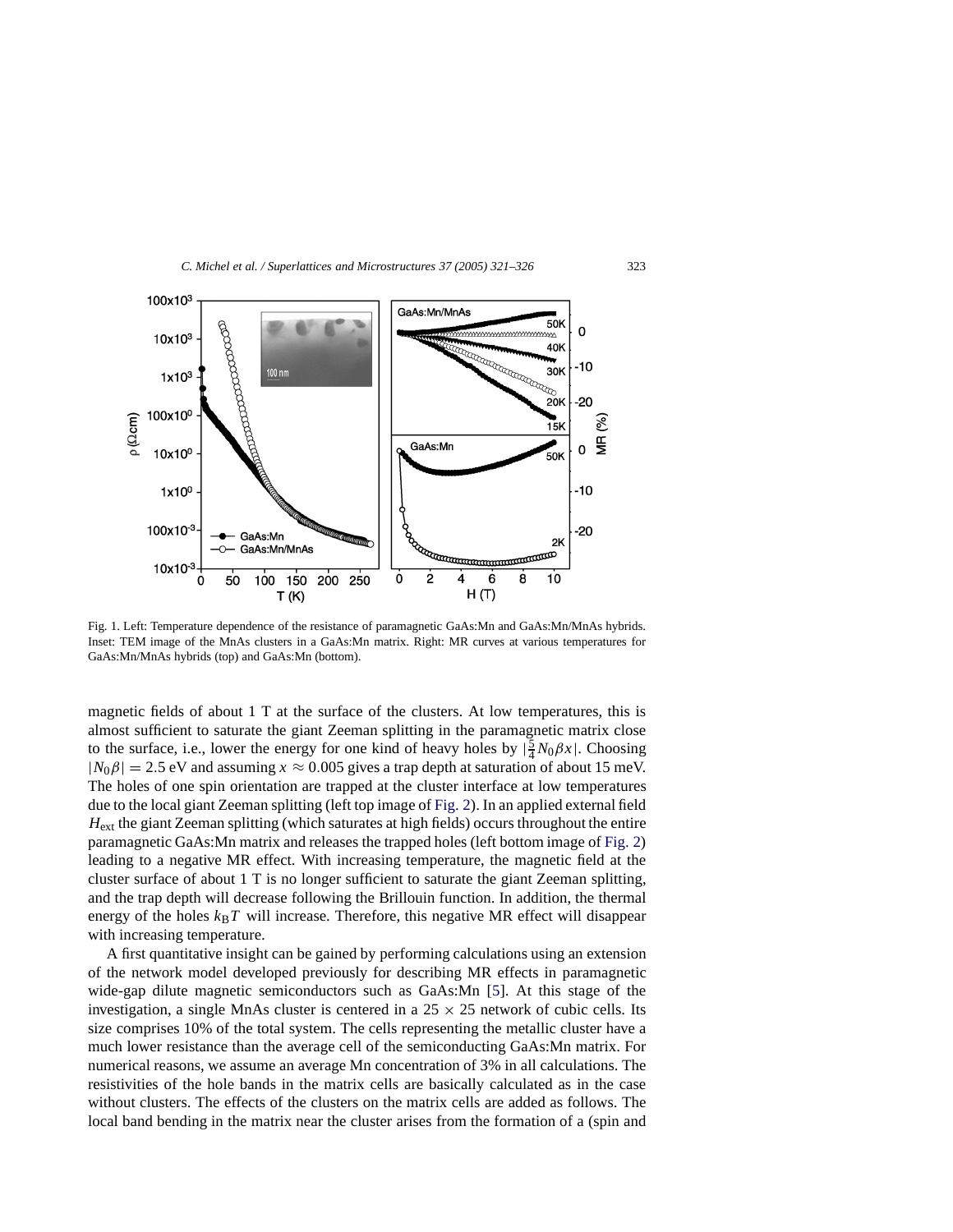<span id="page-3-0"></span>

Fig. 2. Left: Schematic images of the carrier localization at  $H_{ext} = 0$  (top) and  $H_{ext} \neq 0$  (bottom). Right: Network calculations for a single cluster at  $H_{ext} = 0$  (top) and  $H_{ext} \neq 0$  (bottom).

*H*-field independent) Schottky barrier as well as from a local (spin and *H*-field dependent) giant Zeeman splitting of the hole bands caused by the *p*–*d* exchange between the hole spins and the  $S = 5/2$  spins of the Mn ions. The Mn ions are aligned by the sum of external field  $H_{ext}$  and dipolar cluster field  $H_{cluster}$ . As the electronic structure of the MnAs is basically unknown, we model the Schottky barrier as temperature independent and decreasing with increasing distance *d* from the cluster as *d*−5. This dependence was chosen to make sure that the influence of the Schottky barrier is restricted to the matrix cells directly adjacent to the cluster only. On the digital length scale of the network model it causes a square potential trap in these matrix cells. For simplicity, we assume that the cluster field is isotropic and decreases with *d*−3. The corresponding energy shifts are added to each cell.

The top and the bottom grey scale images on the right of [Fig. 2](#page-3-0) depict the carrier occupations at  $T = 30$  K in the GaAs:Mn matrix surrounding an MnAs cluster (black colored cells) at  $H_{ext} = 0$  T and  $H_{ext} = 10$  T, respectively. The cluster field at the interface between MnAs and GaAs:Mn was set to  $H_{\text{cluster}} = 1$  T and the Schottky barrier was 20 meV. A dark grey corresponds to a high carrier concentration in the matrix. At zerofield all holes are localized at the cluster interface and are released with increasing magnetic field as discussed above.

The left graph of [Fig. 3](#page-4-3) shows calculated temperature dependences for GaAs:Mn alloys and GaAs:Mn/MnAs hybrids where, in the case of the hybrids, the Schottky barrier was 20 meV and the cluster field was varied between 1 and 3 T. The calculations are in qualitative agreement with the experimental results shown in [Fig. 1.](#page-2-0) The right graph of [Fig. 3](#page-4-3) is a comparison of calculated MR curves at  $T = 30$  K taking into account fieldindependent disorder due to alloying represented by  $m_{\text{dis}}$ , which is the slope of the valence band edge with *x* [\[5\]](#page-5-1). For example,  $m_{\text{dis}} < 0$  means that cells with  $x_{\text{loc}} < x$  are shifted towards the acceptor which leads to a spatial smoothing of the hole subband dominating the transport. As described in detail in Ref. [\[5\]](#page-5-1), the small positive MR effect at low fields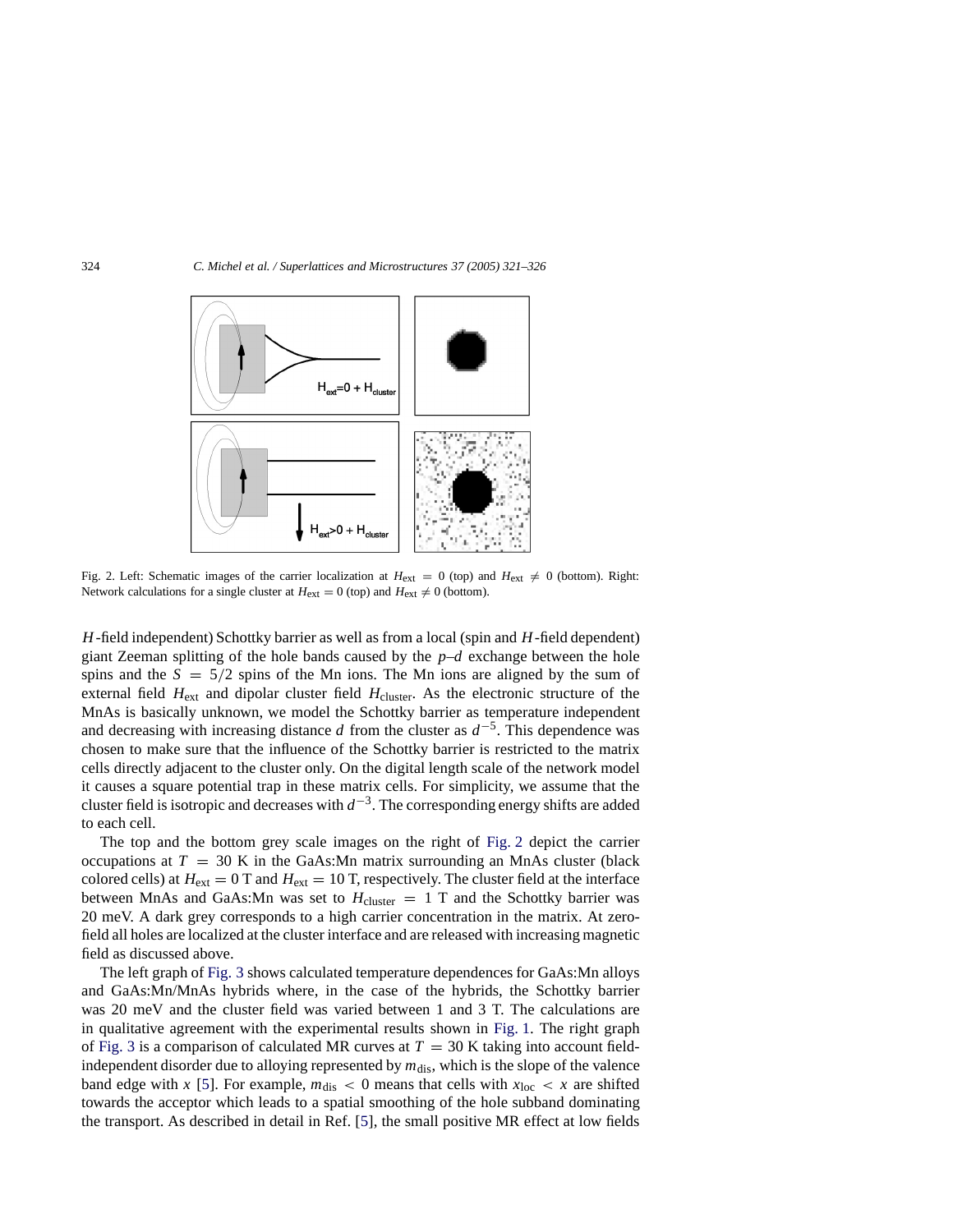<span id="page-4-3"></span>

Fig. 3. Left: Calculated temperature dependence of the resistivity of paramagnetic GaAs:Mn and GaAs:Mn/MnAs hybrids. Right: Calculated MR curves for paramagnetic GaAs:Mn and GaAs:Mn/MnAs hybrids for various fieldindependent disorder parameters at  $T = 30$  K.

in the paramagnetic GaAs:Mn is disorder induced whereas the strong negative MR effect at high fields is population induced, i.e., due to the giant Zeeman splitting the density of states approaches the acceptor. For  $m_{\text{dis}} < 0$  the curves are in reasonable agreement with the experiment. The positive MR effects in the calculated curves for the hybrids are enhanced. This is simply a population effect, i.e., disorder-induced effects are more significant at low populations and the population in the bulk of the matrix of the hybrid is much lower than in the corresponding paramagnetic alloy due to the trapping of holes at the cluster surface. This effect somewhat corresponds to the difference in curvature of the experimental MR curves in [Fig. 1.](#page-2-0) In addition, it can be seen that the negative slope of the MR curves calculated for the hybrids at intermediate fields is bigger than that in the paramagnetic case. This reflects the release of the holes with increasing external magnetic field in the hybrids discussed above.

# **3. Conclusions**

We have demonstrated that the low-temperature magneto-transport in paramagnetic– ferromagnetic GaAs:Mn/MnAs granular hybrids is dominated by spin and magnetic-field dependent localization phenomena at the cluster–matrix interface. These phenomena arise due to a band bending because of a Schottky barrier formation at the interface as well as local giant Zeeman splittings in the matrix caused by the magnetic stray fields of the clusters. The effects can be successfully described theoretically using a network model approach.

#### **References**

- <span id="page-4-0"></span>[1] S. Ye, P.J. Klar, Th. Hartmann, W. Heimbrodt, M. Lampalzer, S. Nau, T. Torunski, W. Stolz, T. Kurz, H.-A. Krug von Nidda, A. Loidl, Appl. Phys. Lett. 83 (2003) 3927.
- <span id="page-4-1"></span>[2] P.J. Wellmann, J.M. Garcia, J.L. Feng, P.M. Petroff, Appl. Phys. Lett. 73 (1998) 3291.
- <span id="page-4-2"></span>[3] H. Akinaga, J. De Boeck, G. Borghs, S. Miyanishi, A. Asamitsu, W. Van Roy, Y. Tomioka, L.H. Kuo, Appl. Phys. Lett. 72 (1998) 3368.